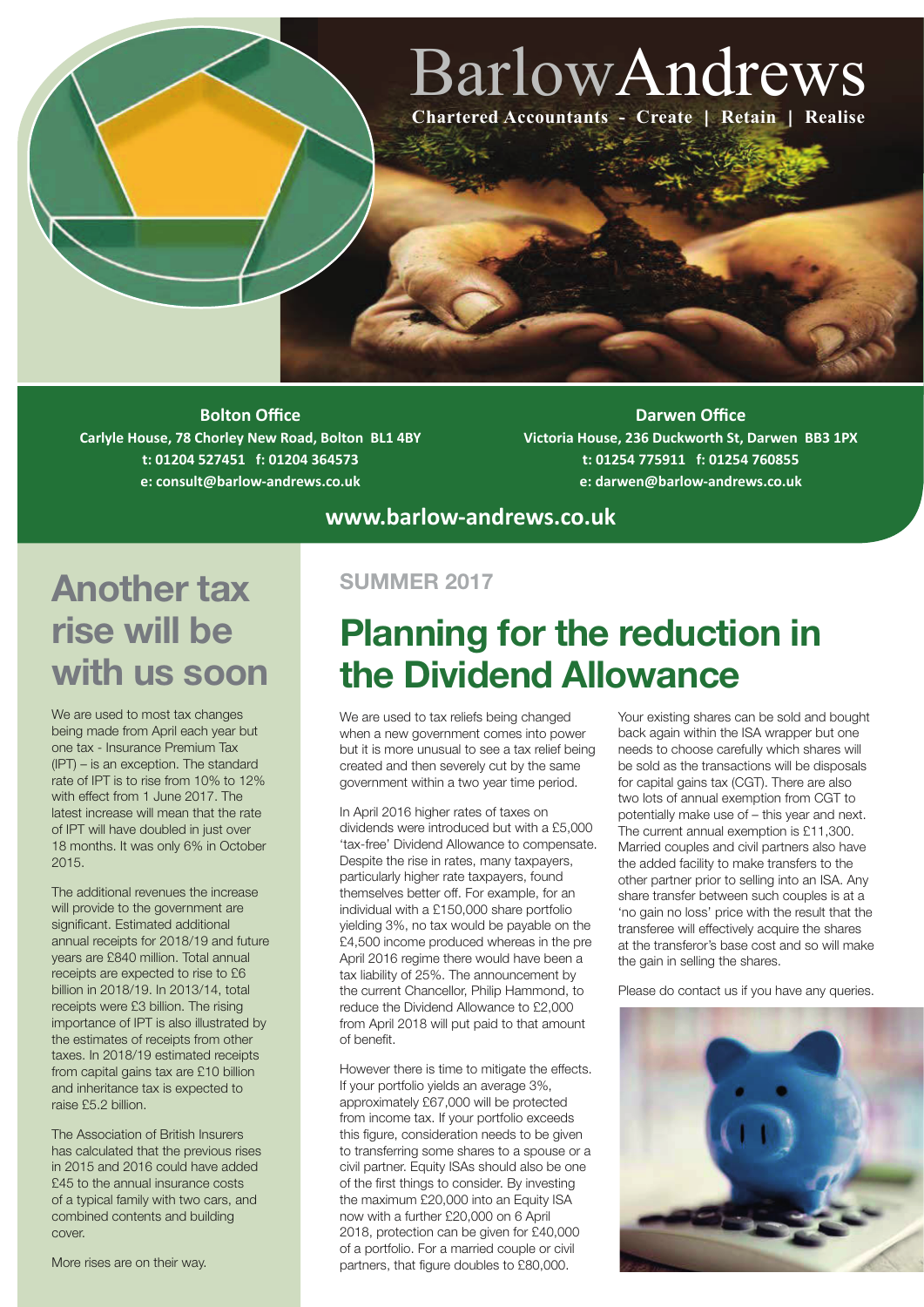# **Making Tax Digital – where are we now?**

A new term has been invented by the government to reflect the central role of businesses in the Making Tax Digital project - Making Tax Digital for Business - and a new acronym – MTDfB. There are different start dates for businesses however. Unincorporated businesses, including landlords, will be the first to see significant changes in their recording and submission of business transactions.

The government has decided how the general principles of MTDfB will operate. Much of the detail will be set by Regulations which are expected to appear in the summer.

Under MTDfB, businesses will be required to:

- maintain their records digitally, through software or apps
- report summary information to HMRC quarterly through their 'digital tax accounts' (DTAs)
- submit an 'End of Year' statement through their DTAs.

DTAs are areas where a business can see all of its tax details in one place and interact with HMRC digitally.

### When will this start?

 Despite protests from many parts of the business community, and committees of the House of Commons and the House of Lords, there was only a relatively small concession to the start date announced in the Budget.

Unincorporated businesses and unincorporated landlords with annual turnover:

• above the VAT threshold (which has been set at £85,000 from 1 April 2017) will need to comply with the requirements of MTDfB from the start of accounting periods which begin after 5 April 2018

• at or below the VAT threshold but above £10,000 will need to comply from the start of accounting periods which begin after 5 April 2019.

Businesses and landlords with turnovers under £10,000 are exempt from the requirements. Companies (and partnerships with a turnover above £10 million) will not come within MTDfB until April 2020.

What will quarterly accounting mean?

This is the still the big question to which there are no definitive answers at present. The government has made some concessions from its original proposals including:

- if businesses are using a spreadsheet to record data, they will be able to continue to use this for record keeping, but they must ensure that their spreadsheet meets the necessary requirements of MTDfB – this is likely to involve combining the spreadsheet with software
- the requirement to keep digital records will not include an obligation to store images of invoices and receipts digitally. Under the original proposals, HMRC envisaged that a digital record would include not only a record of each item of income and expense but also evidence of each transaction such as copies of invoices and receipts.

Once all the relevant data for a quarter has been compiled into the software, the business will then feed this data directly into HMRC systems. The information that will be sent to HMRC will be summary data for the quarter, not all income and expense items. Businesses will have one month from the end of the quarter to submit the update to HMRC.

#### What is the 'End of Year' statement?

The End of Year statement will be similar to the online submission of a selfassessment tax return but may be required to be submitted earlier than a tax return. Businesses will have 10 months from the end of their period of account (or 31 January following the tax year – the due date for a self-assessment tax return - if sooner).

#### **Partnerships**

In respect of partnerships, the government is proposing to stay with the concept of a nominated partner who is responsible for the requirements of MTDfB for the partnership but then partnerships will be obliged to 'push' each partner's share of any profits (or losses) through to their digital tax accounts as part of the end of year activity.

 HMRC are starting a pilot of reporting of income and expenses online with some businesses and their agents. As your accountants, we will continue to monitor the MTDfB project and will continue to assist you with your tax affairs.

# **Marriage allowance – now worth £432 for many people**

It is now over two years since the Marriage Allowance was introduced and perhaps it is no surprise to learn that most people who are eligible have not claimed the allowance. The allowance lets certain individuals transfer 10% of their personal allowance to their spouse or civil partner. This reduces the tax bill of the recipient of the transfer by up to £212 in 2015/16 and up to £220 in 2016/17. So for anyone who hasn't claimed it yet, they may be due a tax repayment of up to £432.

The main scenario in which the transfer is allowed and worthwhile is where:

- one of the spouses has little income and is therefore not using the personal allowance
- the other spouse does not pay tax at the higher or additional rate.

The default route for applying is online. If you are an employer, it is a good idea to signpost your employees to **gov.uk/marriageallowance-guide**. This link gives full information as to eligibility, how to apply and a link to the

online application. As we have just passed the end of a tax year, couples should have a good idea as to whether they qualified in 2016/17. If a successful application is made, changes to the personal allowances are backdated to 6 April 2015. In future years the allowance will transfer automatically to the spouse until either of the couple cancels the Marriage Allowance or there is a change in circumstances – which means an annual potential reduction in tax bills of over £200.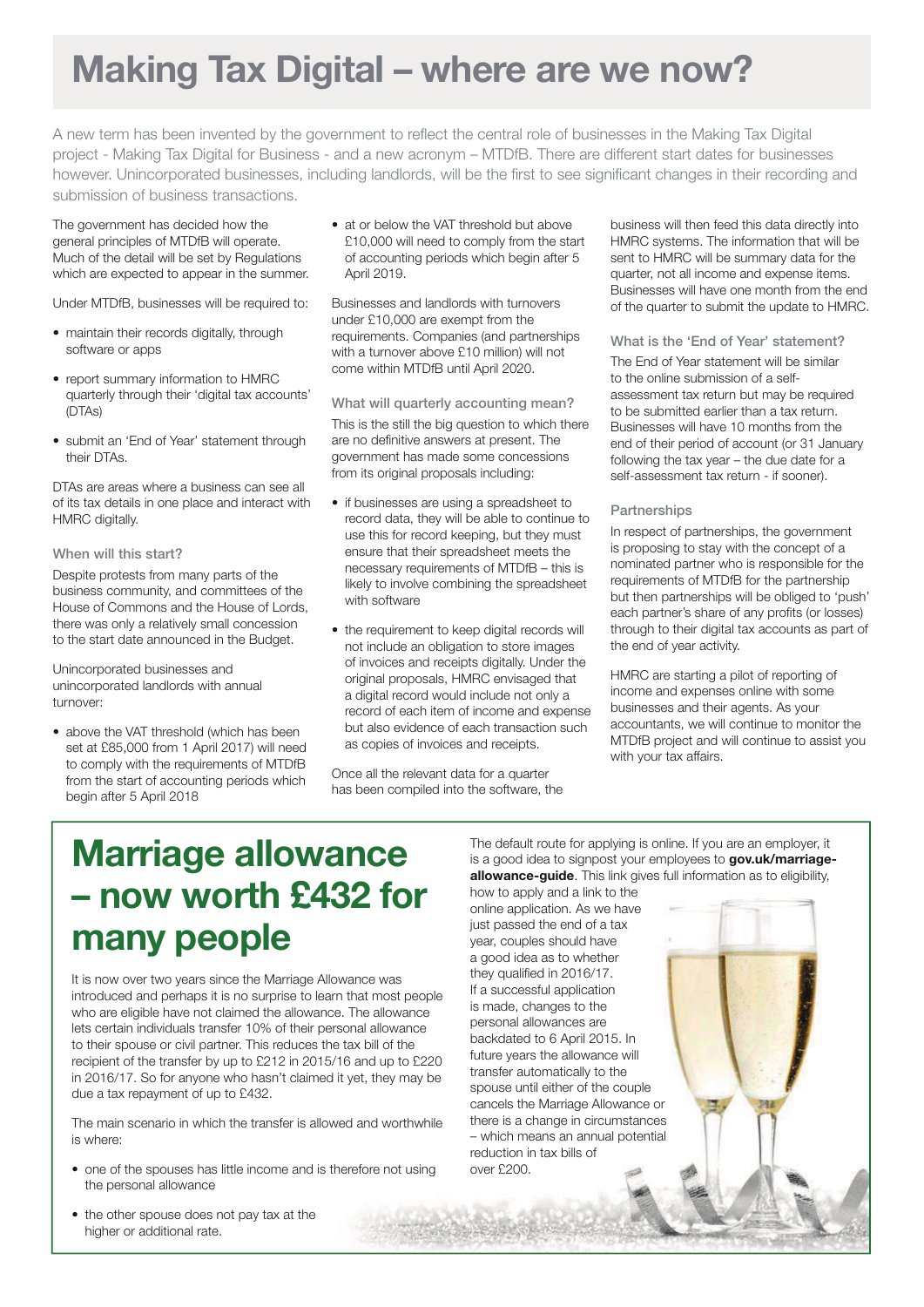# **6 April 2017 – attention landlords**

It was almost two years ago in the Summer Budget 2015 that the then Chancellor, George Osborne, announced restrictions to income tax relief for interest costs incurred by landlords of residential properties. The proposals became law in November 2015 but it is only from the 6 April 2017 that these provisions came into effect.

In the 2017/18 tax year, the restriction of interest relief to basic rate of tax will apply to 25% of the interest with 75% of the interest getting relief against rental income in the normal way. Landlords will therefore first see the effect in the calculation of their tax liabilities for 2017/18 – the balancing payment for which is due 31 January 2019. A higher rate taxpayer will, in principle, get 5% less relief for finance costs (ie one quarter of 40% higher rate less 20% basic rate). 5% doesn't sound much but it can be worse than this due to 25% of the interest not being deductible from income. So total income may cross a threshold such as:

- £50,000 in which case Child Benefit may be clawed back
- £100,000 in which case personal allowances may be reduced.

The restrictions are only going to get worse, so please talk to us if you want clarification on any aspect of these rules.

HMRC's Making Tax Digital project also has an impact on many property businesses from 6 April 2017. The government considers that all unincorporated businesses except for the larger property business will benefit from using the cash basis rather than the usual accruals basis and so is proposing to make this the default basis.

The cash basis means the business accounts for income and expenses when the income is received and expenses are paid. The accruals basis means accounting for income over the period to which it relates and accounting for expenses in the period in which the liability is incurred.

Property businesses will remain on the accruals basis if their cash basis receipts are more than £150,000. The cash basis also does not apply to property businesses carried out by a company, an LLP, a corporate firm (ie a partner in the firm is not an individual), the trustees of a trust or the personal representatives of a person.

The government proposals are that the cash basis will first apply for the 2017/18 tax year which means that your tax return for 2017/18, which has to be submitted by 31 January 2019, will be the first one submitted on the new basis. There will be an option to elect out of the cash basis and stay with the accruals basis and we are here to help you make a decision on this later in the year.



One of the key ingredients for making your business a success is effective teamwork. This requires you as the business leader to harness the collective efforts of your people and direct them towards achieving your overall business goal. So what are the key characteristics that mark out a team for success and what can you do to put them in place within your team?

#### A common goal

Everyone in your team needs to know what the ultimate business goal is. This needs to start from the top with clear strategic goals for the business, supported by the respective departmental goals and then finally with individual team member's goals. Once team members understand what they are aiming for they can pull together and apply their individual and collective efforts towards these goals and not waste time and effort directing them elsewhere.

### Appropriate leadership

Behind every successful team lies an effective leader. Leaders provide the vision and adopt the right behaviours to instil a team approach. They share management and involve others where appropriate. They are able to flex their style of leadership to suit the needs of the situation and the needs of their individual team members. They look to develop and enable their team members, building the future leaders of their businesses.

The leadership style adopted by many business owners is often more directive than consultative, ie telling people what to do and relying on their compliance or even obedience! When the situation allows, a more empowering style of leadership can be much more effective, engendering greater commitment from team members as well as generating new ideas and improvements to current working practices.

#### Suitable membership

The team needs the right balance of membership and not just in respect of the number of people and their respective technical skills. An effective team will also have an appropriate mix of personalities who bring a range of other skills, values and motivations. For instance, some of your team members will have great organisation and implementation skills, others will have excellent inter-personal skills. Try and find them roles within the team that allow them to play to their individual strengths, instead of focussing on their weaknesses.

#### Team spirit

Where individual team members have a sense of belonging and a spirit of commitment to the aims and purposes of their team, this can lead to remarkable successes.

As the leader of your team how much of your personal energy are you devoting to building the team spirit and supporting your fellow team members? How often do you get your team together to celebrate successes, to discuss team morale or to get their ideas on how team performance can be improved? Team building events outside of the workplace can be great opportunities for developing team spirit but don't underestimate the positive impact that an impromptu lunch trip or round of cakes can also have.

Being an effective business leader and developing a successful team will reap many rewards for you and your team. Are the right ingredients in place for your team to win?